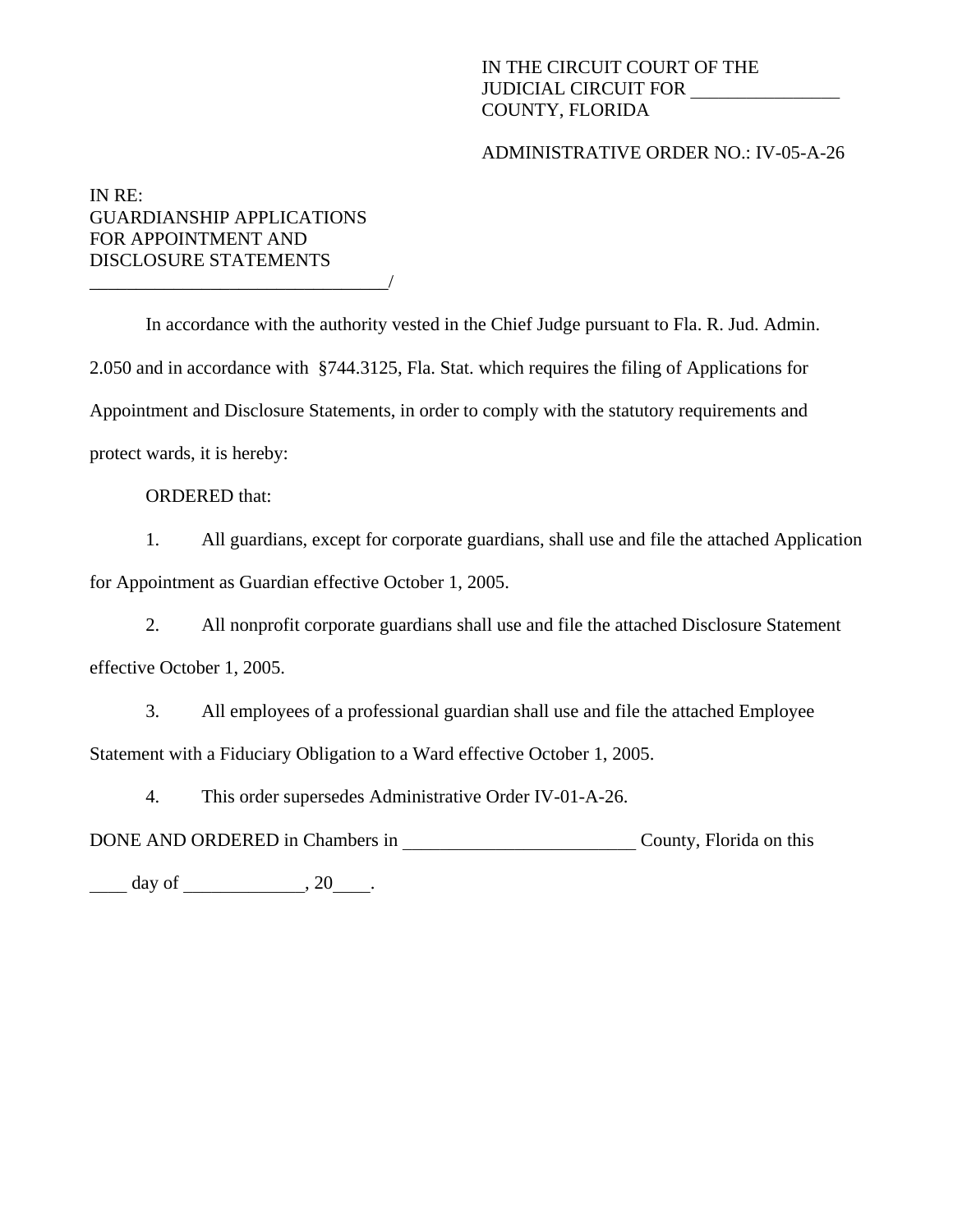## IN THE CIRCUIT COURT FOR THE JUDICIAL CIRCUIT IN AND FOR \_\_\_\_\_\_\_\_\_\_\_\_\_\_\_\_\_ COUNTY, FLORIDA

IN RE: GUARDIANSHIP OF Case Number

 $\overline{\phantom{a}}$ 

Judge:

## *APPLICATION FOR APPOINTMENT AS GUARDIAN*

Pursuant to §744.3125, Fla. Stat., the undersigned submits this Application for Appointment as Guardian of \_\_\_\_\_\_\_\_\_\_\_\_\_\_\_\_\_\_\_\_\_\_\_\_\_\_\_\_\_\_\_\_ (the Ward) and submits the following information (whenever the space is insufficient, attach additional pages):

| 1.  |                                                                                                                                                                                                                                                                                                                                                    |  |  |
|-----|----------------------------------------------------------------------------------------------------------------------------------------------------------------------------------------------------------------------------------------------------------------------------------------------------------------------------------------------------|--|--|
| 2.  | Social Security Number: 1997 and 2008 and 2009 and 2009 and 2009 and 2009 and 2009 and 2009 and 200                                                                                                                                                                                                                                                |  |  |
| 3.  |                                                                                                                                                                                                                                                                                                                                                    |  |  |
| 4.  |                                                                                                                                                                                                                                                                                                                                                    |  |  |
| 5.  | <u> 1989 - Johann John Harry Harry Harry Harry Harry Harry Harry Harry Harry Harry Harry Harry Harry Harry Harry</u>                                                                                                                                                                                                                               |  |  |
| 6.  | $Yes$ No<br>U.S. Citizen?                                                                                                                                                                                                                                                                                                                          |  |  |
| 7.  |                                                                                                                                                                                                                                                                                                                                                    |  |  |
|     |                                                                                                                                                                                                                                                                                                                                                    |  |  |
| 8.  |                                                                                                                                                                                                                                                                                                                                                    |  |  |
| 9.  |                                                                                                                                                                                                                                                                                                                                                    |  |  |
| 10. | Length of residence in county wherein application is filed _____________________                                                                                                                                                                                                                                                                   |  |  |
| 11. | If currently serving as guardian for any other ward, list names of each ward, court<br>file number(s), circuit court(s) in which the case(s) is/are pending and whether<br>applicant is acting as the limited or plenary guardian of the person or property or<br>both: (attach additional pages if necessary): __________________________________ |  |  |

Effective October 1, 2005 1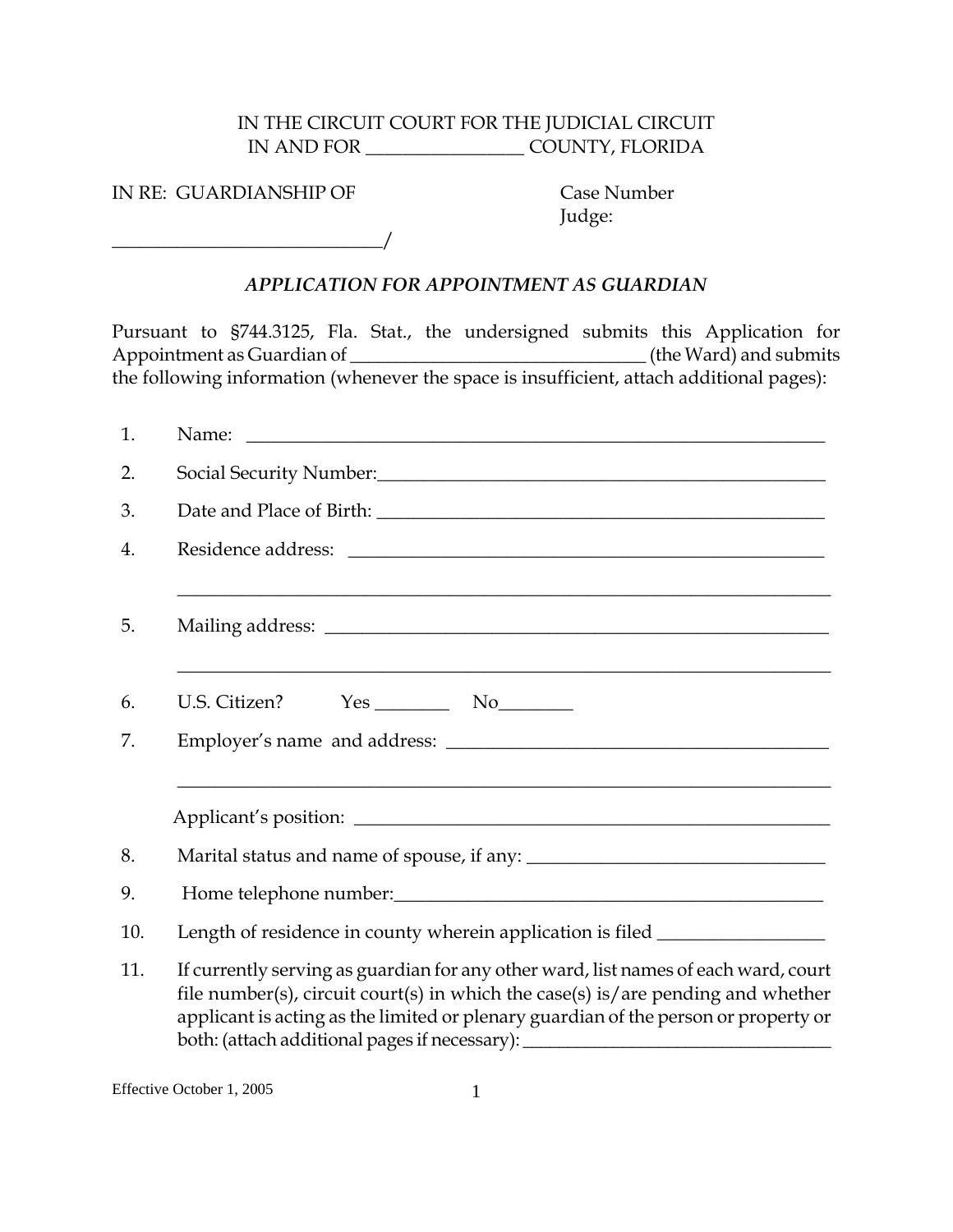12. Does applicant have any physical disabilities?:

 If yes, please describe and state whether such disability may affect applicant's ability, in any degree, to serve as guardian \_\_\_\_\_\_\_\_\_\_\_\_\_\_\_\_\_\_\_\_\_\_\_\_\_\_\_\_\_\_\_\_\_\_\_

13. Has applicant ever been treated for the following:

| a. Mental condition? | $Yes_{-}$ | No r |
|----------------------|-----------|------|
| b. Alcohol?          | Yes       | No.  |
| c. Drugs?            |           | No.  |
| d. Other?            | Yes       | No.  |
| Nature of Condition: |           |      |

 If yes was answered to any of the above, please state date, time, location of treatment and name of physician or professional involved \_\_\_\_\_\_\_\_\_\_\_\_\_\_\_\_\_\_\_\_\_\_\_

- 14. Has applicant ever been judicially determined to have committed abuse or neglect against a child as defined by Florida Statutes? Yes \_\_\_\_\_\_ No\_\_\_\_\_
- 15. Has applicant ever been the subject of a confirmed report of abuse, neglect, or exploitation which has been contested or upheld pursuant to the provisions of Sections 415.104 and 415.1075, Florida Statutes? Yes \_\_\_\_\_\_\_\_ No\_\_\_\_\_\_\_\_
- 16. Has applicant ever been charged with fraud, misrepresentation or perjury in a judicial or administrative proceeding? Yes \_\_\_\_\_\_\_\_\_\_\_\_\_\_ No\_\_\_\_\_\_\_\_\_\_
- 17. Has applicant ever been:

| a. Charged with a felony? | Y AC |  |
|---------------------------|------|--|
|---------------------------|------|--|

- b. Arrested for a felony?  $Yes \_$  No
- c. Convicted of a felony?  $Yes$  No
- d. Entered a plea of guilty or no contest to a felony? Yes No

 If yes, to any of the above, please furnish details, including type of offense, location and final disposition: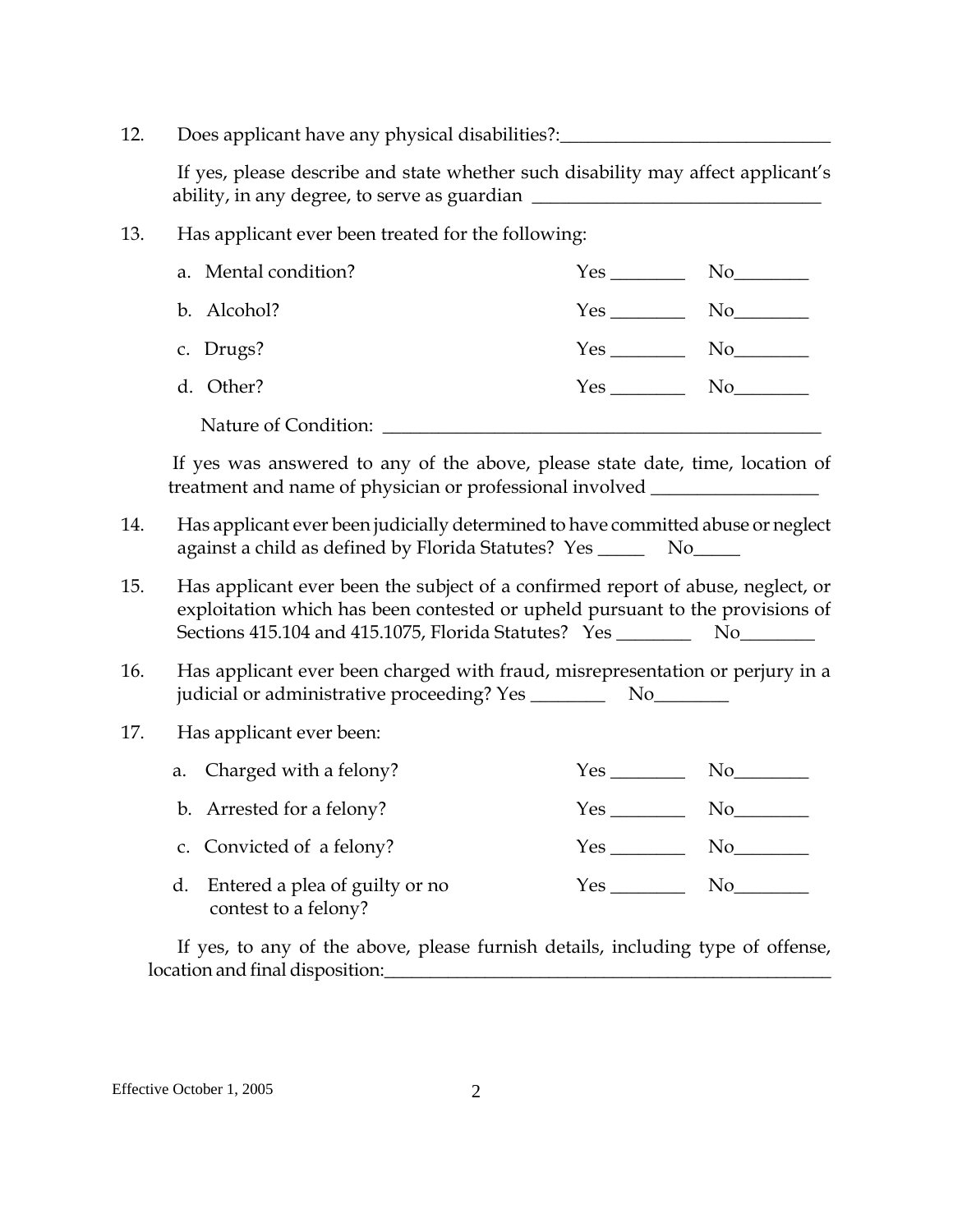18. Has applicant ever been:

| a. Charged with any crime other than a<br>felony?                            |     | No.                  |
|------------------------------------------------------------------------------|-----|----------------------|
| b. Arrested for any crime other than a<br>felony?                            | Yes | No the North Street. |
| c. Convicted of any crime other than a<br>felony?                            |     | No.                  |
| d. Entered a plea of guilty or no contest to a<br>crime other than a felony? |     | No.                  |

 If yes, to any of the above, please furnish details, including type of offense, location and final disposition:

- 19. Has applicant ever held a position which required bonding? Yes \_\_\_ No\_\_\_
- 20. Has applicant, in the past, ever served as guardian of a person or of a person's property? Yes \_\_\_\_\_\_\_\_ No\_\_\_\_\_\_\_\_

 If yes, please describe below, including reason for termination of fiduciary position:

21. Has applicant ever been held in contempt of court or removed as a guardian? Yes \_\_\_\_\_\_\_\_ No\_\_\_\_\_\_\_\_

If yes, please describe below: \_\_\_\_\_\_\_\_\_\_\_\_\_\_\_\_\_\_\_\_\_\_\_\_\_\_\_\_\_\_\_\_\_\_\_\_\_\_\_\_\_\_

22. Has applicant ever filed for bankruptcy? Yes \_\_\_\_\_\_\_\_\_\_\_\_ No\_\_\_\_\_\_\_\_\_

If yes, please state date and location of court: \_\_\_\_\_\_\_\_\_\_\_\_\_\_\_\_\_\_\_\_\_\_\_\_\_\_\_\_\_\_\_

- 23. What is applicant's relationship to the alleged incapacitated person (or ward, if renewal application)?
- 24. Is applicant, or applicant's business or corporation or other business entity a creditor of or providing professional, personal or business services to the incapacitated person? Yes \_\_\_\_\_\_\_\_ No\_\_\_\_\_\_\_\_ If yes, please furnish details:
- 25. Is applicant employed by a business, corporation or other business entity which is providing professional, personal or business services to the incapacitated person?

Effective October 1, 2005 3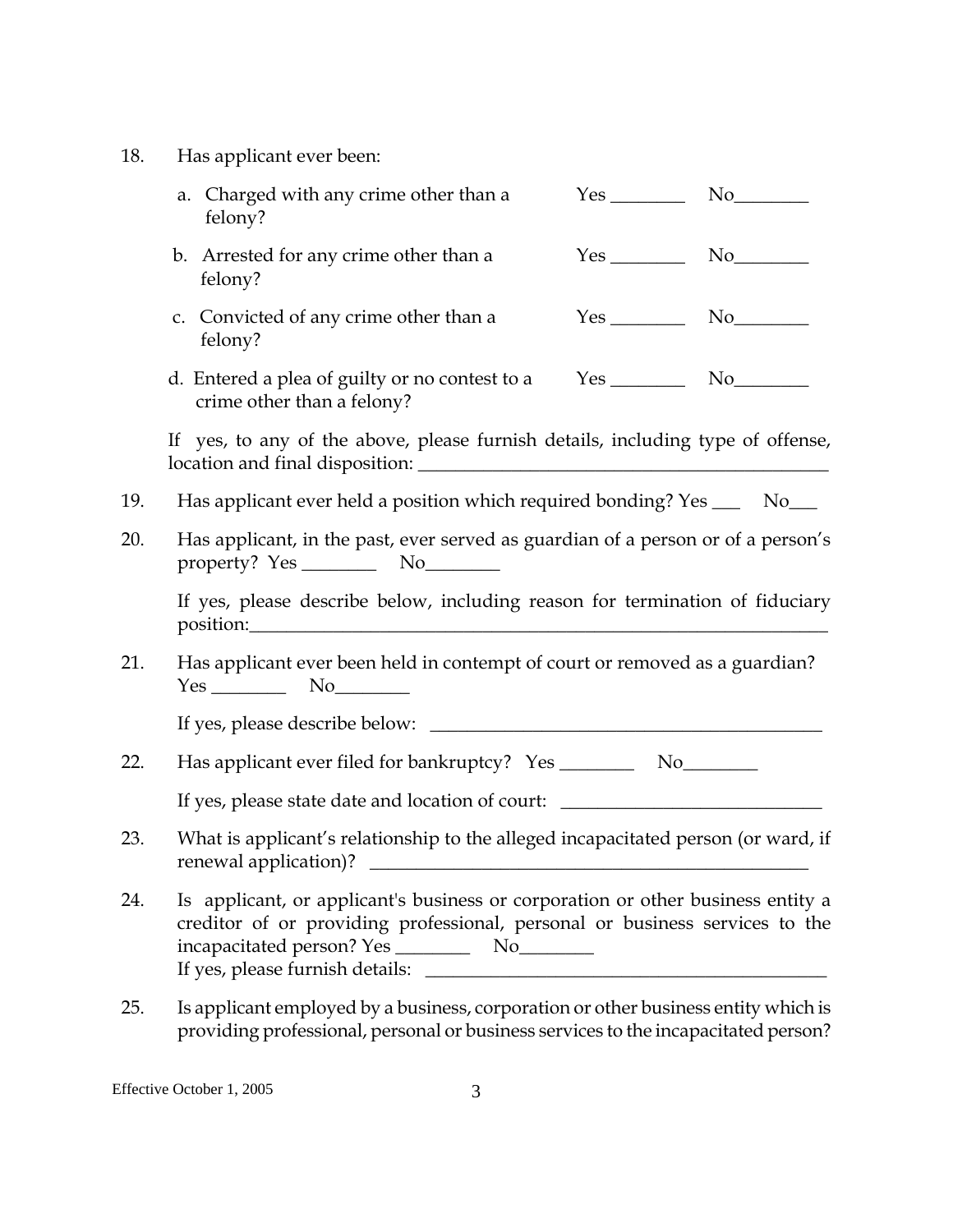|         |                  | $Yes$ No $No$       |                                                                                                                                                                                                                                           |        |                   |     |
|---------|------------------|---------------------|-------------------------------------------------------------------------------------------------------------------------------------------------------------------------------------------------------------------------------------------|--------|-------------------|-----|
| 26.     |                  | $Yes$ No            | Is applicant a health care provider for the alleged incapacitated person?                                                                                                                                                                 |        |                   |     |
| 27.     |                  |                     | Educational history of applicant                                                                                                                                                                                                          |        |                   |     |
|         |                  | Name and Address    |                                                                                                                                                                                                                                           | Degree | Date              |     |
|         | High School      |                     | <u> Alexandria de la contrada de la contrada de la contrada de la contrada de la contrada de la contrada de la c</u>                                                                                                                      |        |                   |     |
| College |                  |                     |                                                                                                                                                                                                                                           |        |                   |     |
| Other   |                  |                     |                                                                                                                                                                                                                                           |        |                   |     |
| 28.     |                  | most recent date    | List applicant's employment experience for the past 10 years beginning with the                                                                                                                                                           |        |                   |     |
|         | Name and Address |                     |                                                                                                                                                                                                                                           | Date   | Reason<br>Leaving | for |
|         |                  |                     | <u> 1989 - Johann Harry Harry Harry Harry Harry Harry Harry Harry Harry Harry Harry Harry Harry Harry Harry Harry</u>                                                                                                                     |        |                   |     |
| 29.     |                  |                     |                                                                                                                                                                                                                                           |        |                   |     |
| 30.     |                  |                     | Has applicant ever been a member of the armed forces of the U.S.?                                                                                                                                                                         |        |                   |     |
|         |                  |                     | If yes, what branch, dates and military serial number: _____                                                                                                                                                                              |        |                   |     |
| 31.     |                  | relatives or spouse | PERSONAL REFERENCES. Please give the names, addresses and telephone<br>numbers of three (3) responsible persons who have been closely associated with<br>applicant and who have known applicant for five (5) years or more, not including |        |                   |     |